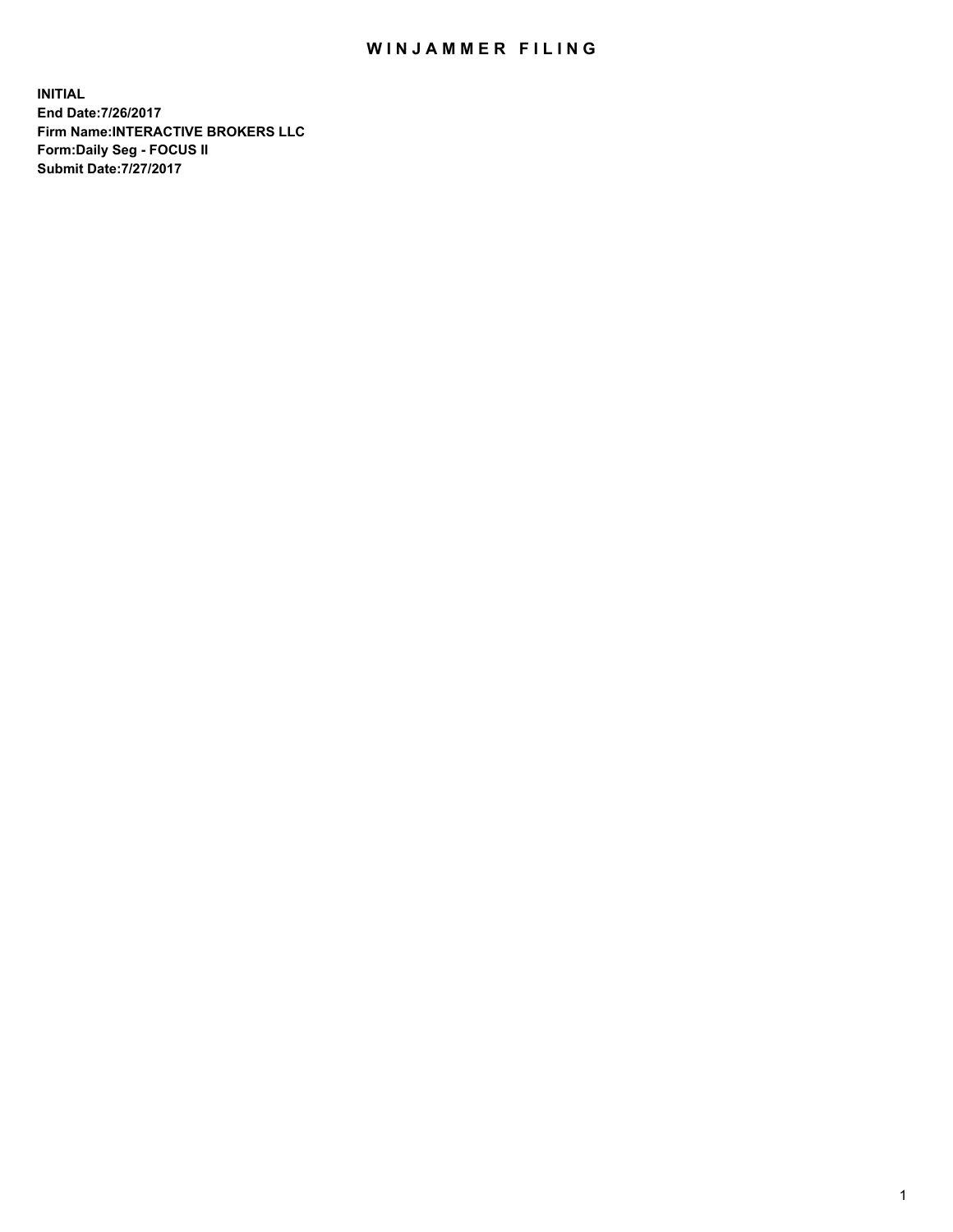## **INITIAL End Date:7/26/2017 Firm Name:INTERACTIVE BROKERS LLC Form:Daily Seg - FOCUS II Submit Date:7/27/2017 Daily Segregation - Cover Page**

| Name of Company<br><b>Contact Name</b><br><b>Contact Phone Number</b><br><b>Contact Email Address</b>                                                                                                                                                                                                                          | <b>INTERACTIVE BROKERS LLC</b><br><b>James Menicucci</b><br>203-618-8085<br>jmenicucci@interactivebrokers.c<br>om |
|--------------------------------------------------------------------------------------------------------------------------------------------------------------------------------------------------------------------------------------------------------------------------------------------------------------------------------|-------------------------------------------------------------------------------------------------------------------|
| FCM's Customer Segregated Funds Residual Interest Target (choose one):<br>a. Minimum dollar amount: ; or<br>b. Minimum percentage of customer segregated funds required:%; or<br>c. Dollar amount range between: and; or<br>d. Percentage range of customer segregated funds required between:% and%.                          | $\overline{\mathbf{0}}$<br>0<br>155,000,000 245,000,000<br>0 <sub>0</sub>                                         |
| FCM's Customer Secured Amount Funds Residual Interest Target (choose one):<br>a. Minimum dollar amount: ; or<br>b. Minimum percentage of customer secured funds required:%; or<br>c. Dollar amount range between: and; or<br>d. Percentage range of customer secured funds required between: % and %.                          | $\overline{\mathbf{0}}$<br>0<br>80,000,000 120,000,000<br>0 <sub>0</sub>                                          |
| FCM's Cleared Swaps Customer Collateral Residual Interest Target (choose one):<br>a. Minimum dollar amount: ; or<br>b. Minimum percentage of cleared swaps customer collateral required:% ; or<br>c. Dollar amount range between: and; or<br>d. Percentage range of cleared swaps customer collateral required between:% and%. | $\overline{\mathbf{0}}$<br>$\overline{\mathbf{0}}$<br>0 <sub>0</sub><br><u>00</u>                                 |

Attach supporting documents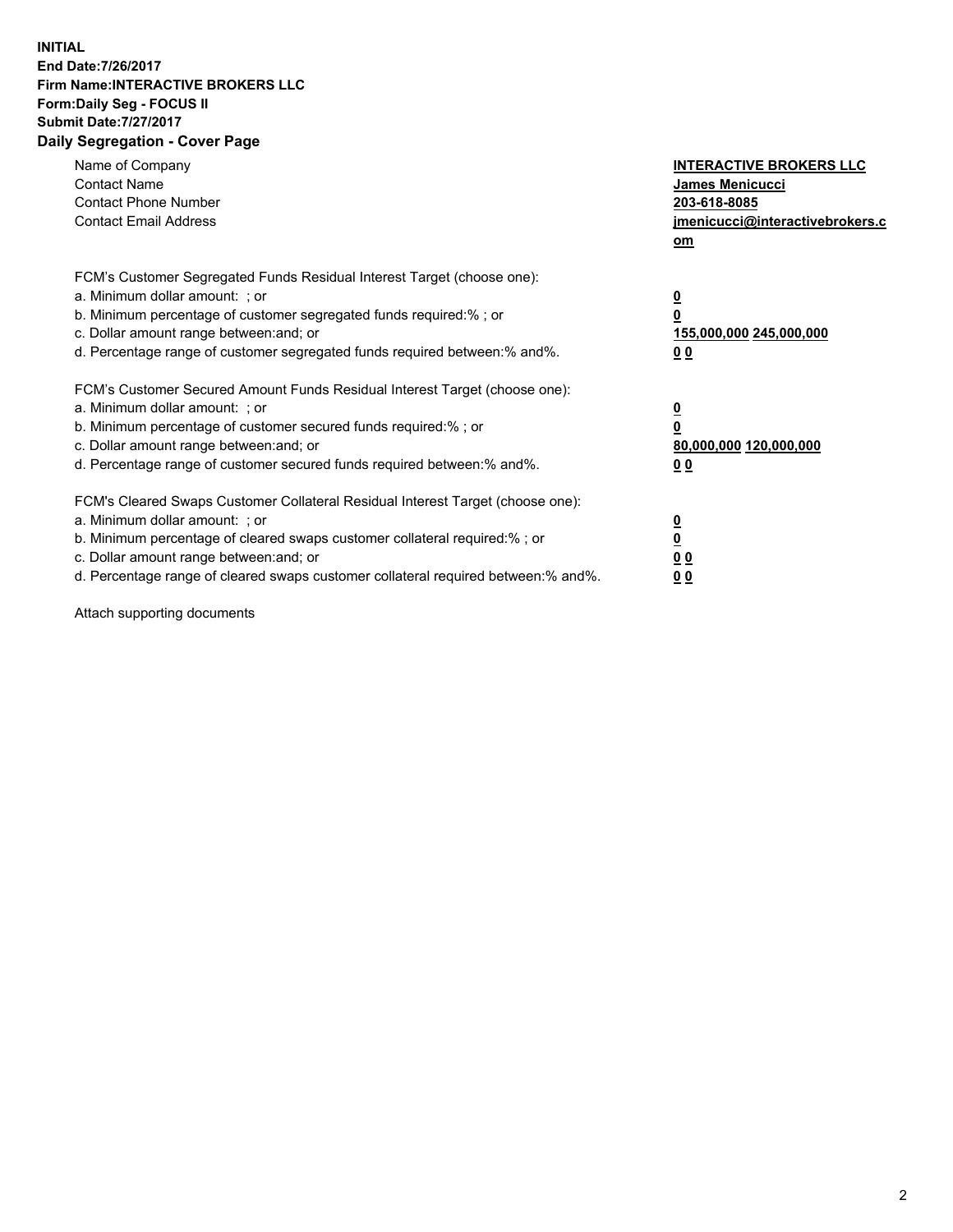## **INITIAL End Date:7/26/2017 Firm Name:INTERACTIVE BROKERS LLC Form:Daily Seg - FOCUS II Submit Date:7/27/2017 Daily Segregation - Secured Amounts**

|     | Dany Ocgregation - Oceaned Announts                                                         |                                  |
|-----|---------------------------------------------------------------------------------------------|----------------------------------|
|     | Foreign Futures and Foreign Options Secured Amounts                                         |                                  |
|     | Amount required to be set aside pursuant to law, rule or regulation of a foreign            | $0$ [7305]                       |
|     | government or a rule of a self-regulatory organization authorized thereunder                |                                  |
| 1.  | Net ledger balance - Foreign Futures and Foreign Option Trading - All Customers             |                                  |
|     | A. Cash                                                                                     | 366,811,747 [7315]               |
|     | B. Securities (at market)                                                                   | $0$ [7317]                       |
| 2.  | Net unrealized profit (loss) in open futures contracts traded on a foreign board of trade   | 8,797,272 [7325]                 |
| 3.  | Exchange traded options                                                                     |                                  |
|     | a. Market value of open option contracts purchased on a foreign board of trade              | 27,843 [7335]                    |
|     | b. Market value of open contracts granted (sold) on a foreign board of trade                | -21,747 [7337]                   |
| 4.  | Net equity (deficit) (add lines 1.2. and 3.)                                                | 375,615,115 [7345]               |
| 5.  | Account liquidating to a deficit and account with a debit balances - gross amount           | <b>3,144</b> [7351]              |
|     | Less: amount offset by customer owned securities                                            | 0 [7352] 3,144 [7354]            |
| 6.  | Amount required to be set aside as the secured amount - Net Liquidating Equity              | 375,618,259 [7355]               |
|     | Method (add lines 4 and 5)                                                                  |                                  |
| 7.  |                                                                                             |                                  |
|     | Greater of amount required to be set aside pursuant to foreign jurisdiction (above) or line | 375,618,259 [7360]               |
|     | 6.                                                                                          |                                  |
|     | FUNDS DEPOSITED IN SEPARATE REGULATION 30.7 ACCOUNTS                                        |                                  |
| 1.  | Cash in banks                                                                               |                                  |
|     | A. Banks located in the United States                                                       | 75,762,603 [7500]                |
|     | B. Other banks qualified under Regulation 30.7                                              | 0 [7520] 75,762,603 [7530]       |
| 2.  | Securities                                                                                  |                                  |
|     | A. In safekeeping with banks located in the United States                                   | 343,738,955 [7540]               |
|     | B. In safekeeping with other banks qualified under Regulation 30.7                          | 0 [7560] 343,738,955 [7570]      |
| 3.  | Equities with registered futures commission merchants                                       |                                  |
|     | A. Cash                                                                                     | $0$ [7580]                       |
|     | <b>B.</b> Securities                                                                        | $0$ [7590]                       |
|     | C. Unrealized gain (loss) on open futures contracts                                         | $0$ [7600]                       |
|     | D. Value of long option contracts                                                           | $0$ [7610]                       |
|     | E. Value of short option contracts                                                          | 0 [7615] 0 [7620]                |
| 4.  | Amounts held by clearing organizations of foreign boards of trade                           |                                  |
|     | A. Cash                                                                                     | $0$ [7640]                       |
|     | <b>B.</b> Securities                                                                        | $0$ [7650]                       |
|     | C. Amount due to (from) clearing organization - daily variation                             | $0$ [7660]                       |
|     | D. Value of long option contracts                                                           | $0$ [7670]                       |
|     | E. Value of short option contracts                                                          | 0 [7675] 0 [7680]                |
| 5.  | Amounts held by members of foreign boards of trade                                          |                                  |
|     | A. Cash                                                                                     | 75,687,736 [7700]                |
|     | <b>B.</b> Securities                                                                        | $0$ [7710]                       |
|     | C. Unrealized gain (loss) on open futures contracts                                         | 6,726,026 [7720]                 |
|     | D. Value of long option contracts                                                           | 27,843 [7730]                    |
|     | E. Value of short option contracts                                                          | -21,747 [7735] 82,419,858 [7740] |
| 6.  | Amounts with other depositories designated by a foreign board of trade                      | $0$ [7760]                       |
| 7.  | Segregated funds on hand                                                                    | $0$ [7765]                       |
| 8.  | Total funds in separate section 30.7 accounts                                               | 501,921,416 [7770]               |
| 9.  | Excess (deficiency) Set Aside for Secured Amount (subtract line 7 Secured Statement         | 126,303,157 [7380]               |
|     | Page 1 from Line 8)                                                                         |                                  |
| 10. | Management Target Amount for Excess funds in separate section 30.7 accounts                 | 80,000,000 [7780]                |
| 11. | Excess (deficiency) funds in separate 30.7 accounts over (under) Management Target          | 46,303,157 [7785]                |
|     |                                                                                             |                                  |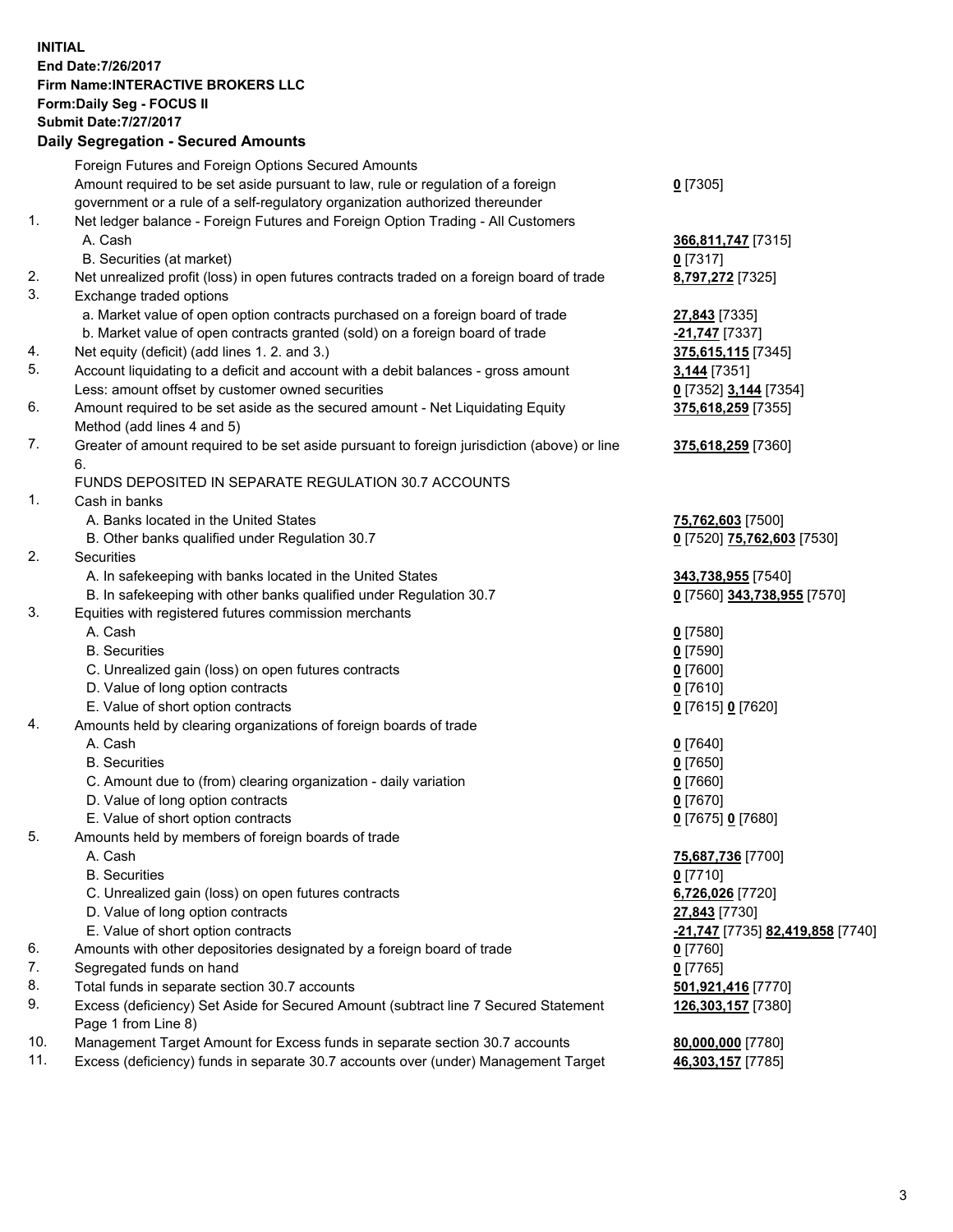**INITIAL End Date:7/26/2017 Firm Name:INTERACTIVE BROKERS LLC Form:Daily Seg - FOCUS II Submit Date:7/27/2017 Daily Segregation - Segregation Statement** SEGREGATION REQUIREMENTS(Section 4d(2) of the CEAct) 1. Net ledger balance A. Cash **4,434,313,520** [7010] B. Securities (at market) **0** [7020] 2. Net unrealized profit (loss) in open futures contracts traded on a contract market **-101,068,495** [7030] 3. Exchange traded options A. Add market value of open option contracts purchased on a contract market **178,994,901** [7032] B. Deduct market value of open option contracts granted (sold) on a contract market **-276,981,932** [7033] 4. Net equity (deficit) (add lines 1, 2 and 3) **4,235,257,994** [7040] 5. Accounts liquidating to a deficit and accounts with debit balances - gross amount **212,985** [7045] Less: amount offset by customer securities **0** [7047] **212,985** [7050] 6. Amount required to be segregated (add lines 4 and 5) **4,235,470,979** [7060] FUNDS IN SEGREGATED ACCOUNTS 7. Deposited in segregated funds bank accounts A. Cash **815,900,622** [7070] B. Securities representing investments of customers' funds (at market) **2,344,088,345** [7080] C. Securities held for particular customers or option customers in lieu of cash (at market) **0** [7090] 8. Margins on deposit with derivatives clearing organizations of contract markets A. Cash **519,606,083** [7100] B. Securities representing investments of customers' funds (at market) **814,741,952** [7110] C. Securities held for particular customers or option customers in lieu of cash (at market) **0** [7120] 9. Net settlement from (to) derivatives clearing organizations of contract markets **38,412,165** [7130] 10. Exchange traded options A. Value of open long option contracts **178,973,048** [7132] B. Value of open short option contracts **-276,962,034** [7133] 11. Net equities with other FCMs A. Net liquidating equity **0** [7140] B. Securities representing investments of customers' funds (at market) **0** [7160] C. Securities held for particular customers or option customers in lieu of cash (at market) **0** [7170] 12. Segregated funds on hand **0** [7150] 13. Total amount in segregation (add lines 7 through 12) **4,434,760,181** [7180] 14. Excess (deficiency) funds in segregation (subtract line 6 from line 13) **199,289,202** [7190] 15. Management Target Amount for Excess funds in segregation **155,000,000** [7194]

16. Excess (deficiency) funds in segregation over (under) Management Target Amount Excess

**44,289,202** [7198]